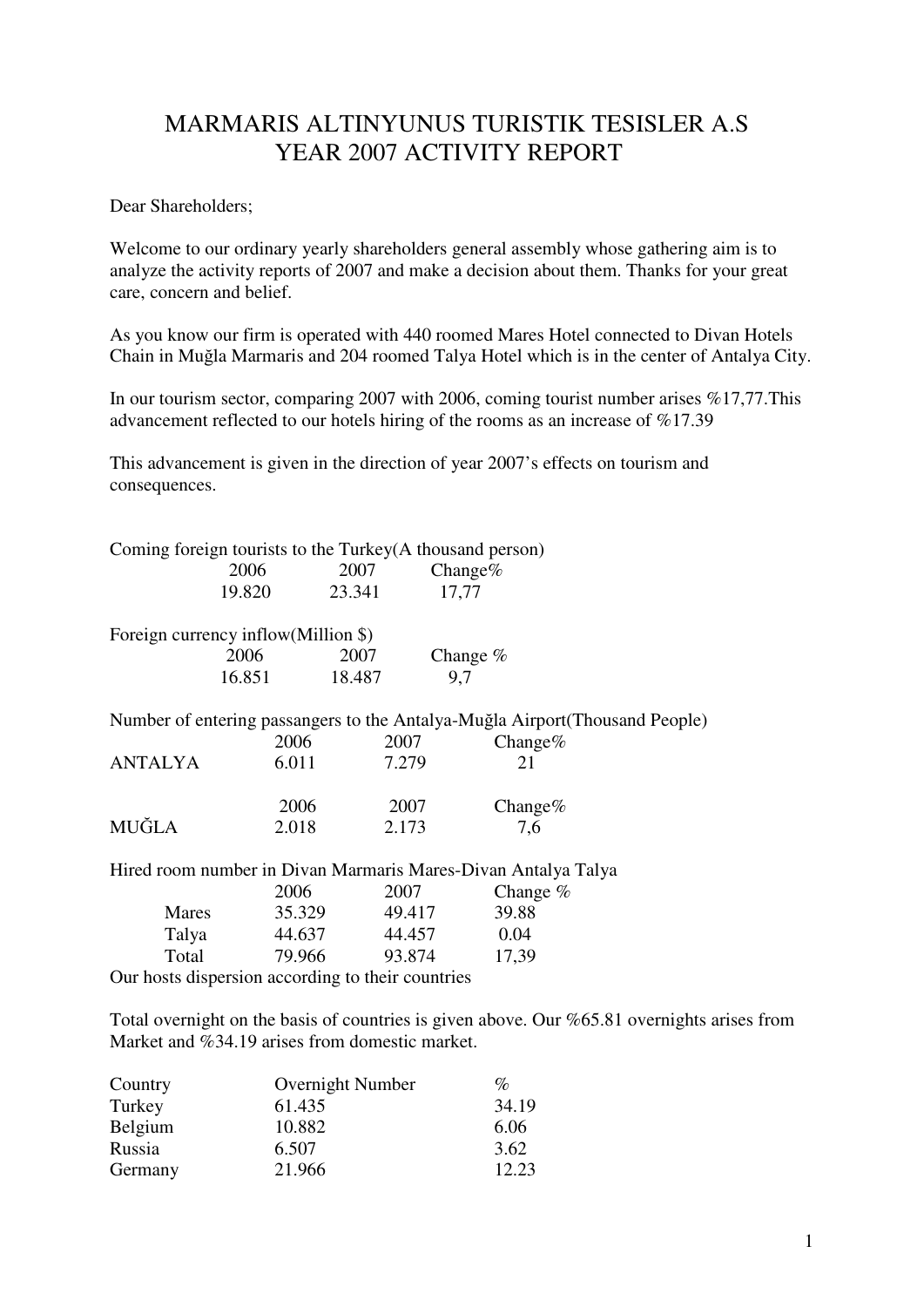| England<br>Holland<br><b>USA</b><br>Other                          | 10.353<br>2.072<br>7.273<br>59.186 | 5.76<br>1.15<br>4.05<br>32.94 |                        |
|--------------------------------------------------------------------|------------------------------------|-------------------------------|------------------------|
| Total                                                              | 179.674                            | 100.00                        |                        |
| <b>Operational Informations:</b>                                   |                                    |                               |                        |
| <b>DISPOSALS</b>                                                   | 2006                               | 2007                          | Change $%$             |
| Sold Room<br><b>Total Disposals YTL</b><br><b>Personnel Number</b> | 79.966<br>16.267.310<br>218        | 93.874<br>18.132.171<br>212   | 17.39<br>11,46<br>2.75 |

According to our Administrative Bodies decision dated 06 December 2007, our Mares facilities are hired to Yazıcı Group for 5 years. First year cost of hire purchase is 2.100.000- USD and this cost will ascend each year in the ratio of %3.Apart from this during the hiring period of 2.100.000 USD another 2.100.000 is taken for deposit. According to maintain the facility in a good order during the hiring period, leasing company should have an investment of %4 each year from their endorsement.

## Marketing Informations:

Within the latest 5 year, especially in Antalya, on an average of 40.000 new qualified beds becoming a part of peoples life caused excess supply in marketing. Natural consequence of need and supply instability caused supply decrease in 2006 but on the contrary in 2007 there happened a positive advancement with the supply increase. In parallel with touristic demand to Turkey, room costs degraded. The bed capacities of this facility is extremely big and the region became one of the cheapest and mass tourism place with the popularizing of all inclusive duty understanding. Antalya, especially with its facilities closeness to the Airport, social and cultural pattern, richness of regional activity, increase of golf and football fields, both for holiday , business meetings and assembly facilities, it is the destination chosen by consumers coming from domestic or abroad. In 2007 the number of tourists coming to Antalya region decreased %21 and this ratio in Dalaman came into existance as %7,6.

## Our Duties:

In 2007 we have hosted 25.000 hosts approximately with the application of Divan servicing quality and understanding happiness of the hosts are enabled and faithfulness of the hosts are formed. Divan hosts data's are connected from the center and in this sense promotions CRM applications generalized. Gain in this sense by benefiting from Koç Group Firms customer informations, positive advantages are gained and especially shares in domestic market are increased.

## Our Investments:

In our Mares Hotel in 2007 investment on auditorium sub segment has been finished and renovation operations on fire extinction systems is almost finished.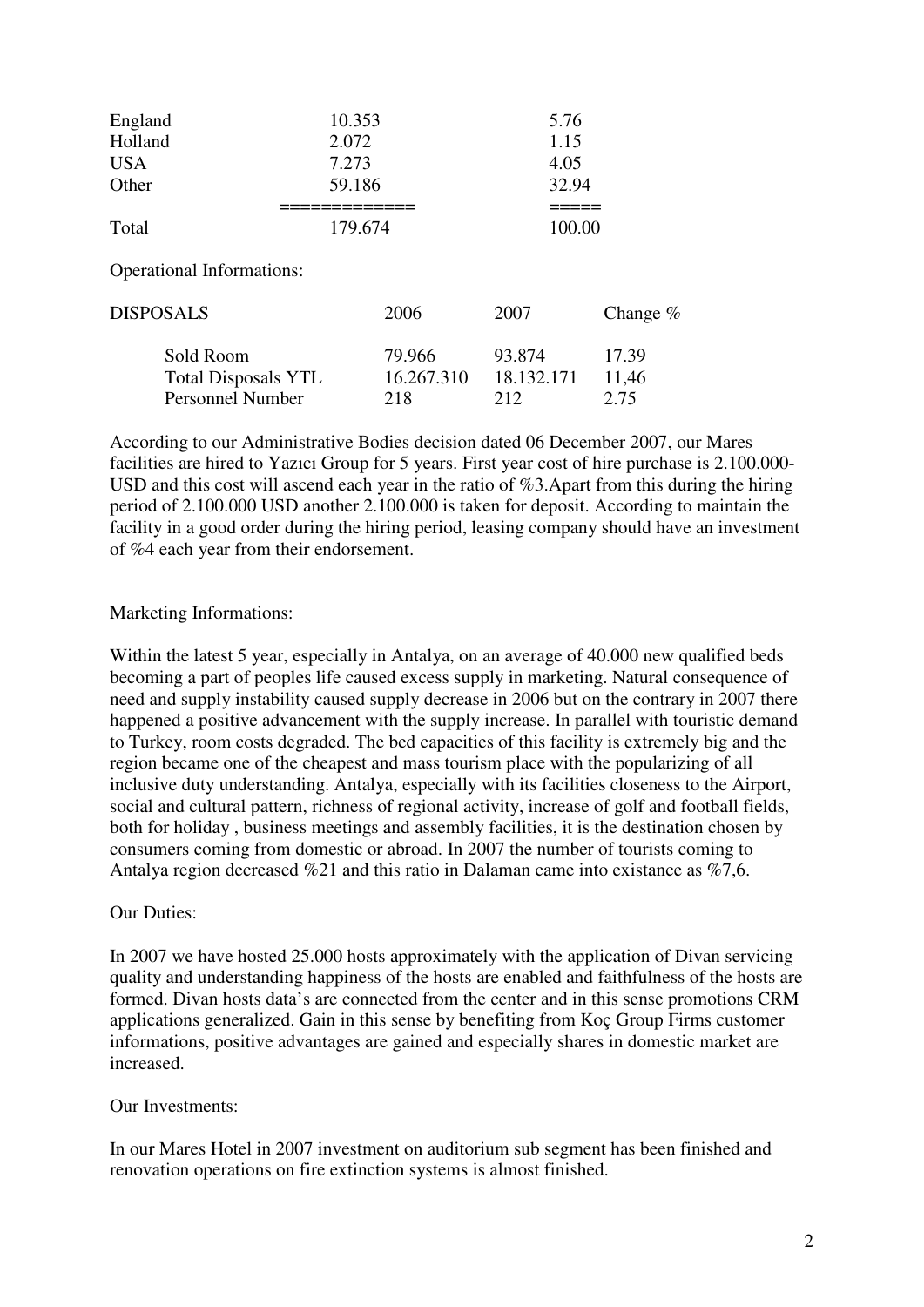Methods Used in Financial Statements:

Our firm who hasn't got any consolidation obligation, arranged its 31.12.2007 dated balancesheet and 01.01.2007-31.12.2007 dated period income table to the commands of capital markets board serial XI no 25.

Our Shareholders:

The name of the shareholders who are owning more than %10 of the capital, amount of share and ratios in the capital can be sequenced like this.

|                    | <b>TOTAL SHARE</b> |                 |
|--------------------|--------------------|-----------------|
| <b>TITLE</b>       | (YTL)              | $\mathcal{O}_0$ |
| Koç Holding A.Ş.   | 2.030.326          | 36.81           |
| Temel Ticaret A.S. | 1.629.875          | 29.55           |
| Open to the Public | 1.638.556          | 29.71           |
| Others             | 216.779            | 3.93            |
|                    | 5.515.536          | 100.00          |

Capital Structure Our firms Recorded Capital is 50.000.000 YTL Excluded Nominal Capital is 5.515.536 YTL

All shares of our firm are quoted to Istanbul Stock Exchance Market and it is processed in all national markets of the Exchange market.

Dispersed Bonus

Our firm dispersed

|                         | Total (YTL) | $\mathcal{O}_0$ |
|-------------------------|-------------|-----------------|
| From the profit of 1988 | 67.995,77   | 0.68            |
| From the profit of 1994 | 22.500,00   | 25.00           |
| From the profit of 2001 | 427.500,00  | 25.00           |
| From the profit of 2002 | 427.500,00  | 25.00           |
| bonus.                  |             |                 |

Administration and Board of Auditors:

Chairman of the Board, Members, Auditors and our firms Administrative Staff who took charge during the course of the year is denoted in the attached document. Our Administrative Body today completed its working period. In this meeting, new Administrative Body Members will be chosen. Thanks for your care, trust and help during the course of our duty.

Corporate Management : Administrative Body Members: Semahat S. ARSEL Board Chairman Hasan BENGÜ Assistant Board Chairman Temel K. ATAY Board Member Josephus Joannes Nicolaas Maria BAKX Board Member